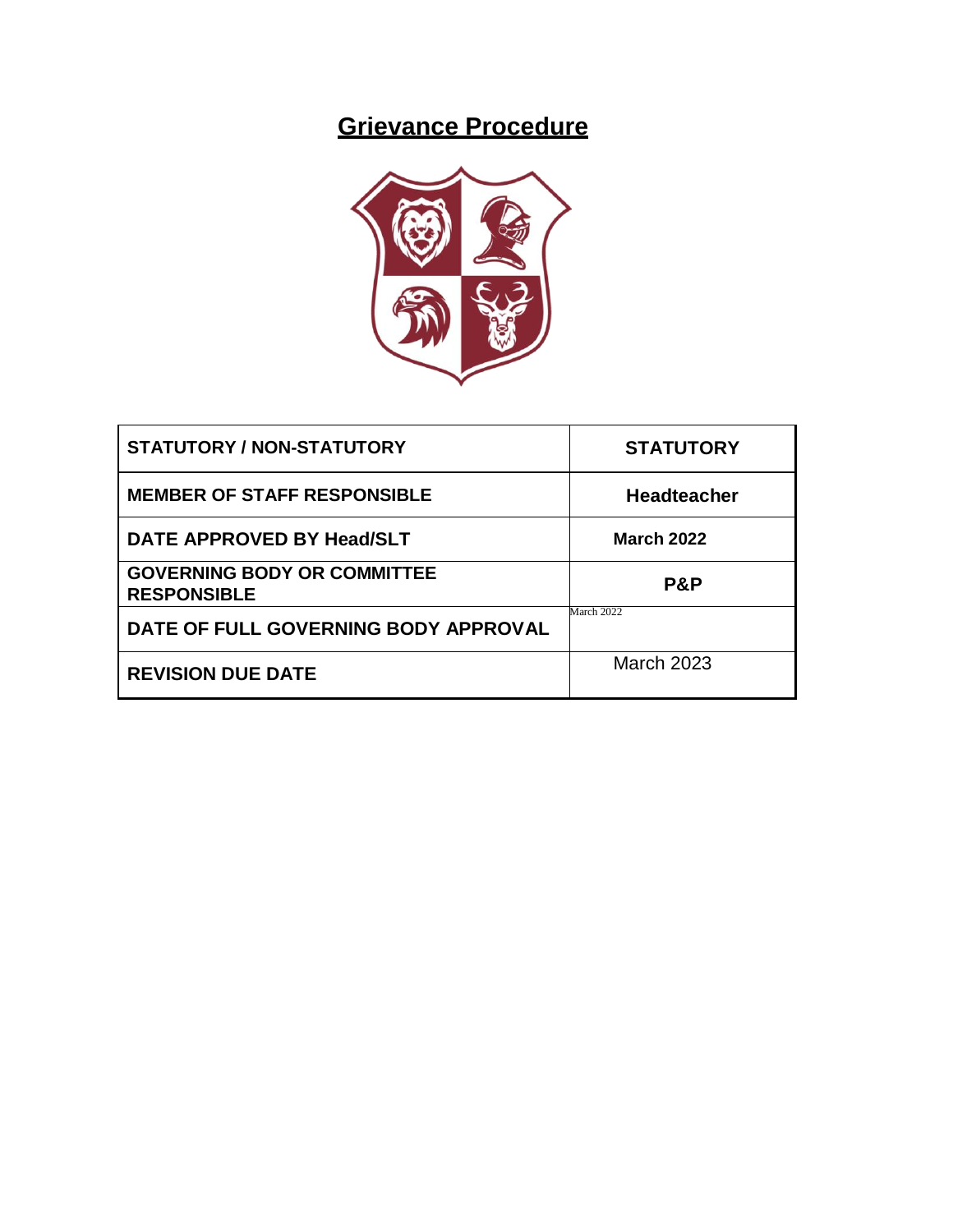# **1. Introduction**

#### 1.1

The school believe that all employees should be treated fairly and with respect. If an employee is unhappy about the treatment that they have received or about any aspect of their work, they should discuss this with their line manager, who will attempt to resolve the situation on an informal basis. If the employee feels unable to approach their line manager directly, the employee should approach the Business Manager / HR team, who will discuss ways of dealing with the matter with you.

# 1.2

Where attempts to resolve the matter informally do not work, it may be appropriate for the employee to raise a formal grievance under this procedure. A formal grievance should be concerned with the way in which the employee believes they have been treated by the Trust or managers acting on its behalf, colleagues or about any aspect of work. Complaints that amount to an allegation of misconduct on the part of another employee will also be investigated and dealt with under the disciplinary procedure.

#### 1.3

Complaints that you may have about any disciplinary action taken against you should be dealt with as an appeal under the disciplinary procedure.

Grievances raised while you are subject to disciplinary proceedings will usually be heard only when the disciplinary process has been completed. To the extent that a grievance has any bearing on the disciplinary proceedings, it can be raised as a relevant issue in the course of those proceedings.

#### 1.4

This policy and procedure will be reviewed every three years or whenever a change in employment legislation necessitates a review, whichever is sooner.

#### **2. Purpose**

- 2.1 The ACAS Code of Practice defines grievances as "concerns, problems or complaints that employees raise with their employers". The primary aim of this procedure is to provide a mechanism for employees to raise any complaints arising from their employment with their line manager or employer and for such complaints to be resolved promptly, fairly, consistently and at as local a level as possible.
- 2.2 This procedure provides a process whereby:

grievances may be resolved as close as possible to where they arise; issues can be brought "out into the open" so that they can be considered by the relevant manager in the establishment; the individual employee and the school can be reconciled in an open and expeditious manner; confidence and trust between individual employees and their senior managers in schools is maintained.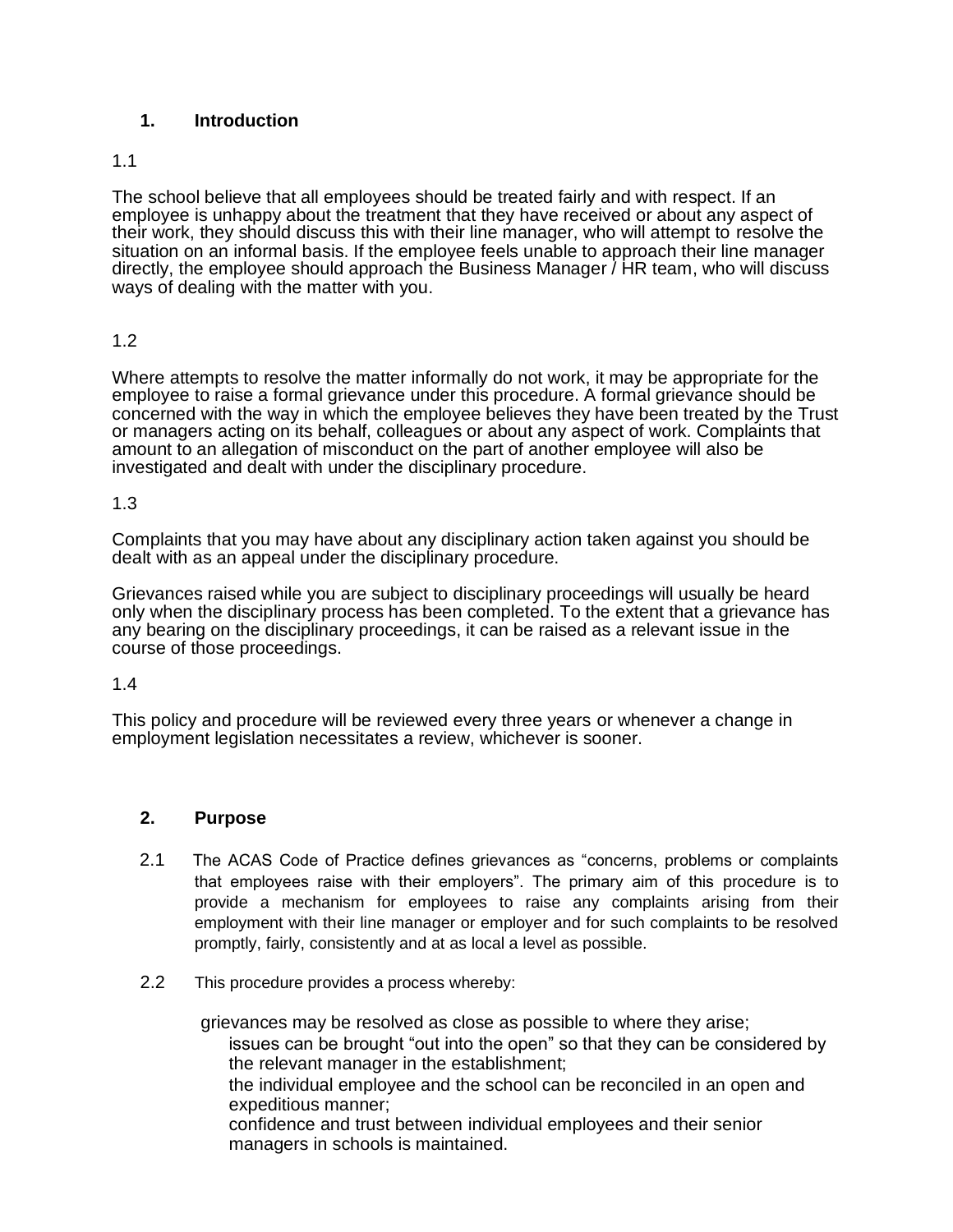# **3. Application**

3.1 The Grievance Procedure is for all employees, including temporary and fixedterm staff, working within a school/school managed provision/establishment or Education Centre (which for ease of reference are referred to throughout this document as 'schools').

# **4. Principles**

- 4.1 Some grievances will be of a sensitive nature, and confidentiality should be preserved at all times by the parties involved.
- 4.2 The procedure should not be used for raising issues which are outside the responsibility or control of the Governing Body; neither can it be used where separate mechanisms exist for employee "grievances" (or appeals) to be dealt with (see section 6 "Exceptions/Exclusions").
- 4.32 A grievance should be instigated by direct contact from the employee to their Line Manager or Headteacher. If the grievance relates to the Headteacher and the person feels unable to discuss the matter with another senior member of the school's staff (e.g.: Deputy Headteacher, head of department etc:) it may be appropriate for an employee to raise their grievance with the Chair of Governors.
- 4.3 References in this procedure to "relevant manager" refer to the person within the school who is best placed to manage the grievance process. This could be, for example, the line manager, the Headteacher, a governor or Chair of Governors.
- 4.4 For grievances that are lodged whilst the employee is still employed by the school, and where the process continues following the employee's exit from the school, this procedure should be followed.
- 4.5 If a grievance is raised by an individual who is no longer employed by the school, the former employee should write to the school setting out the grievance no later than 3 weeks after their employment has ended. The grievance will be investigated and at minimum a written response to the grievance will be given to the former employee. In exceptional circumstances, if all parties agree, a grievance hearing could be convened. Where a grievance has been received more than 3 weeks after the employment has ended, the school, with support from Education Personnel Services, will determine whether and how to respond. Schools may wish to provide employees who are leaving with the opportunity to have an exit interview, as this may address any outstanding concerns that an employee may have and avoid a grievance being raised by a former employee.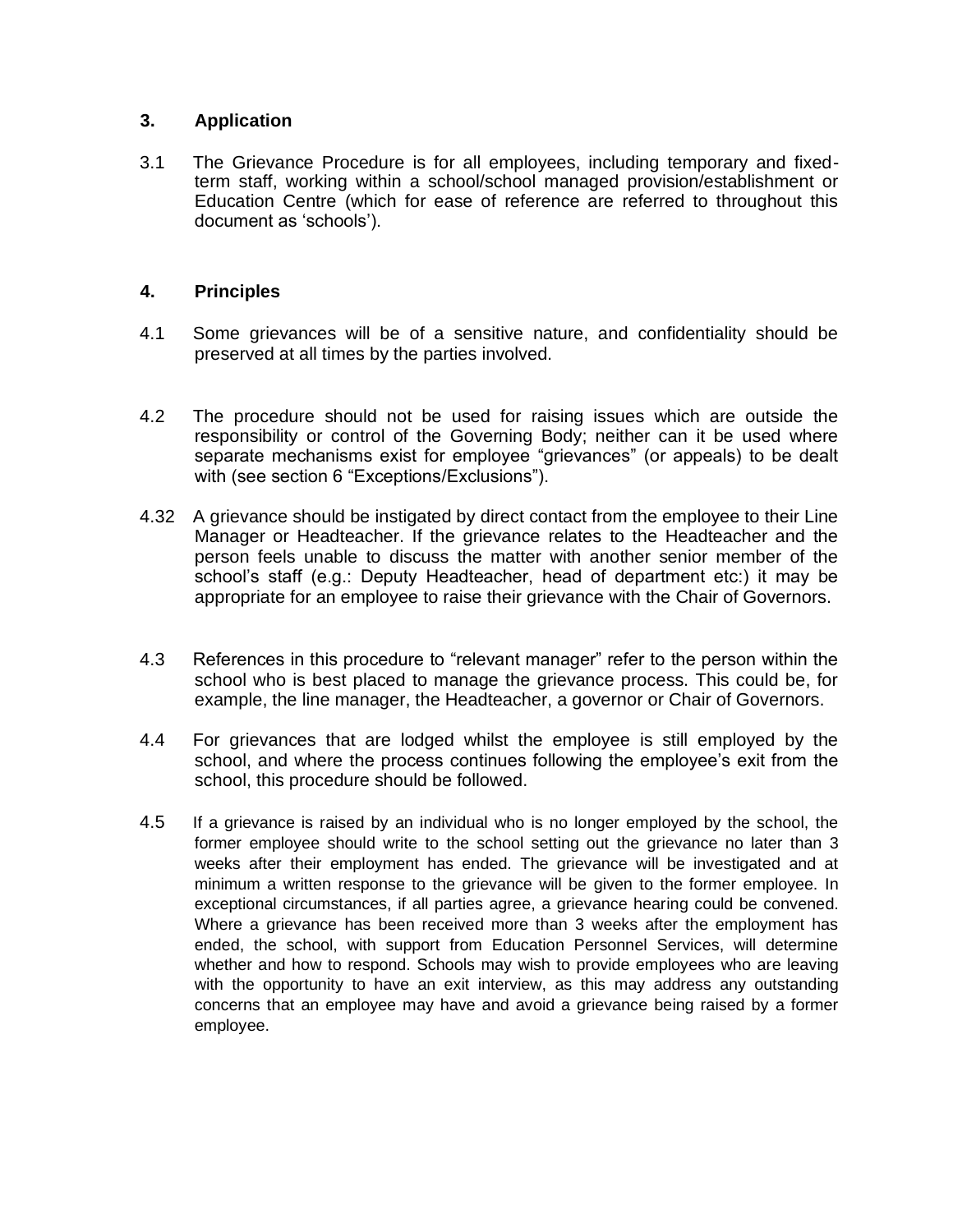- 4.6 Former employees will not normally have a right of appeal beyond any written response, where this has been provided by a school.
- 4.7 The audio or video recording of any meetings or hearings held under this procedure is not permitted. Where an employee is unable to take his or her own notes of a meeting due to a physical, sensory or mental impairment, it is expected that the employee's representative will take notes on their behalf and/or alternative options will be considered to remove any potential disadvantage that an employee may have. Only in exceptional cases may an employee request an audio or video recording of the meeting as an alternative, In such cases, consideration will be given as to whether or not recording the meeting is appropriate in all the circumstances, including an assessment of whether other options have been considered as above.

# **5. Right to be accompanied**

- 5.1 The employee has the right, upon reasonable request, to be accompanied at a formal meeting or appeal by a Trade Union, or a work colleague. The representative is allowed to make representations on behalf of the employee, submit papers, ask questions and address a meeting but is not allowed to answer questions on behalf of the employee. It is the employee's responsibility to arrange their own companion and to advise management of who will be representing them.
- 5.2 The choice of companion is a matter for the employee. Please note that individual workers are not obliged to agree to accompany you. Companions will be given appropriate paid time off to allow them to accompany colleagues at a grievance hearing or appeal hearing.
- 5.3 The right to be accompanied is by one companion only.
- 5.4 Where an employee needs additional support because of a disability or communication/language difficulties then all reasonable steps will be taken to provide appropriate support.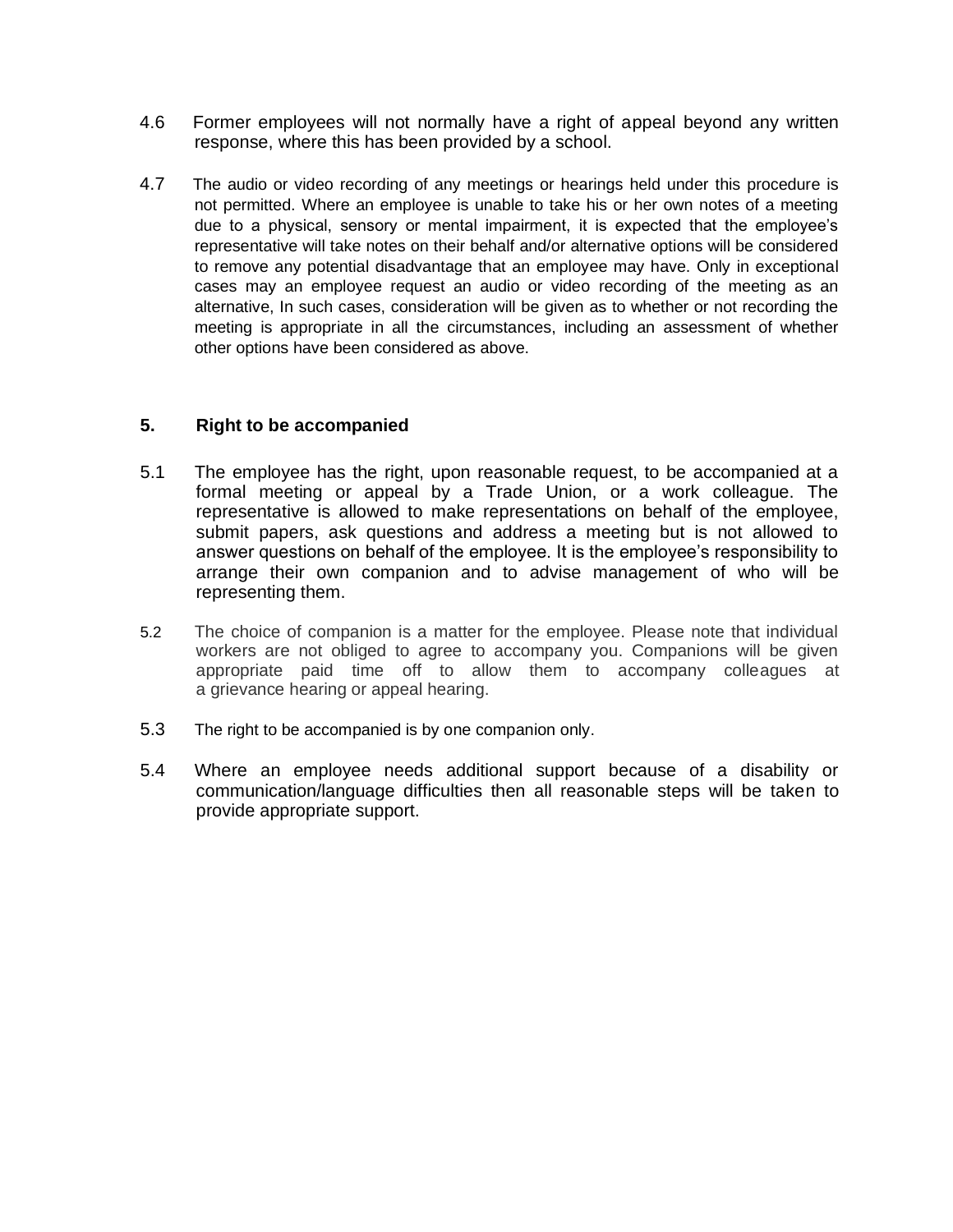#### **6. Exceptions/Exclusions**

- 6.1 If an employee's grievance concerns a decision that has been taken relating to their employment, and there is an alternative appeals procedure against such a decision available to the employee, then action must be taken under the appropriate appeals procedure and not through the grievance procedure.
- 6.2 For example, if an employee wishes to make representations concerning a disciplinary sanction against them, this should be facilitated through the arrangements for appeals described in the appropriate disciplinary procedure. Similarly, appeals against capability warnings, absence warnings, and pay decisions should be addressed within their separate procedures.
- 6.3 The Grievance Procedure cannot be used to circumvent the consideration of legitimate management action on matters of indiscipline, attendance, or capability. The employee will not normally be allowed to raise a separate formal grievance related to any action taken, or contemplated under another procedure. Such concerns will usually be managed within the meetings and hearings taking place within these procedures.
- 6.4 However, there may be exceptional occasions where an employee reasonably holds a genuine sense of grievance about how management is handling, for example, a disciplinary or capability investigation, prior to any formal meeting or hearing, where it may still be relevant to consider the matter under the formal grievance procedure.
- 6.5 If an employee raises concerns during another formal procedure (e.g. absence, capability, discipline) these will normally be addressed within the hearing or appeal process detailed within the relevant procedure. Where the concerns are not related to the other formal procedure, that procedure may, in exceptional circumstances, be temporarily suspended to deal with the grievance.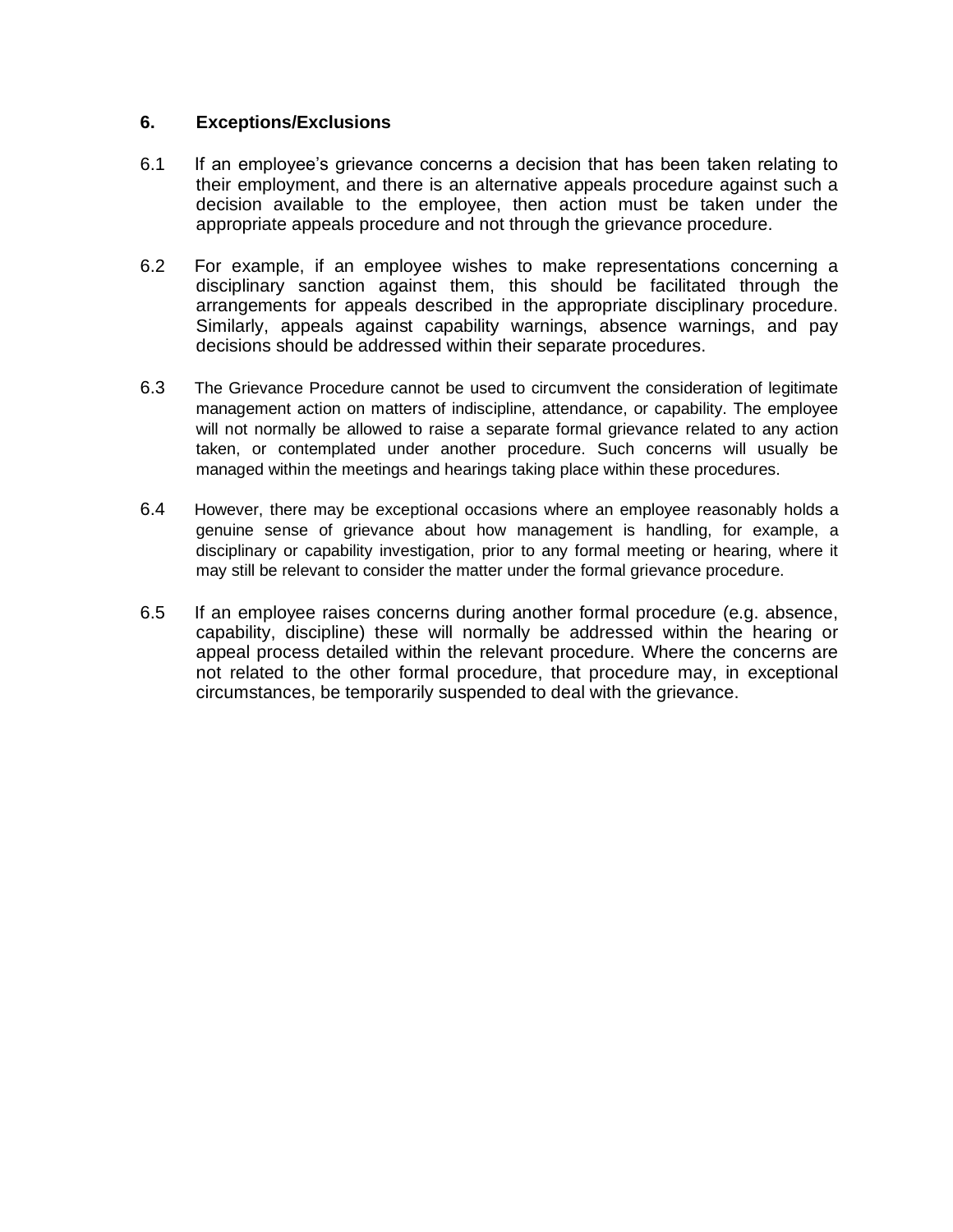# **7. Reporting a concern of bullying and harassment**

- 7.1 Grievances involving allegations of bullying, harassment, discrimination or protected disclosures require sensitivity and particular consideration in the way they are handled. It is essential that all allegations of this nature are treated seriously and thoroughly investigated. Any complaints by a school's employees of a bullying or harassment nature should, with the agreement of the aggrieved member of staff, be pursued initially through the [Guidelines for dealing with allegations of Bullying and Harassment](Grievances%20involving%20allegations%20of%20bullying,%20harassment,%20discrimination%20or%20protected%20disclosures%20require%20sensitivity%20and%20particular%20consideration%20in%20the%20way%20they%20are%20handled.%20It%20is%20essential%20that%20all%20allegations%20of%20this%20nature%20are%20treated%20seriously%20and%20thoroughly%20investigated.%20Any%20complaints%20by%20a%20school’s%20employees%20of%20a%20bullying%20or%20harassment%20nature%20should,%20with%20the%20agreement%20of%20the%20aggrieved%20member%20of%20staff,%20be%20pursued%20initially%20through%20the%20Guidelines%20for%20dealing%20with%20allegations%20of%20Bullying%20and%20Harassment.%20Following%20an%20initial%20investigation,%20the%20relevant%20manager%20will%20need%20to%20determine%20whether%20the%20alleged%20behaviour%20may%20constitute%20misconduct.%20In%20such%20cases%20it%20would%20be%20appropriate%20to%20conduct%20a%20disciplinary%20investigation%20rather%20than%20pursuing%20the%20matter%20via%20the%20grievance%20procedure.) (this link requires a login) . Following an initial investigation, the relevant manager will need to determine whether the alleged behaviour may constitute misconduct. In such cases it would be appropriate to conduct a disciplinary investigation rather than pursuing the matter via the grievance procedure.
	- 7.2 Employees who consider that they may be the victim of bullying or harassment should normally take the following steps prior to submitting a written complaint;

discuss their concerns with their line manager (or a more senior manager if their concerns are about their immediate line manager), a professional association or trade union representative, or a work colleague; keep a record of any incidents that occur, noting dates, times, circumstances and witnesses (if any);

ask the person(s) involved to stop whatever they are doing which is upsetting or unpleasant, as they may be unaware of their actions. Individuals may want to do this with the support of a colleague or professional association/trade union representative;

advise their line manager (or a more senior manager if their concerns are about their immediate line manager) as soon as it becomes apparent that the unacceptable behaviour is continuing.

7.3 Where the above steps prove ineffective or where the employee wishes to submit their complaint in writing, the written complaint should be sent to their line manager, or a more senior manager if their concerns are about their immediate line manager, as promptly as possible and should include sufficient detail to assist with resolution as detailed in section 10 below.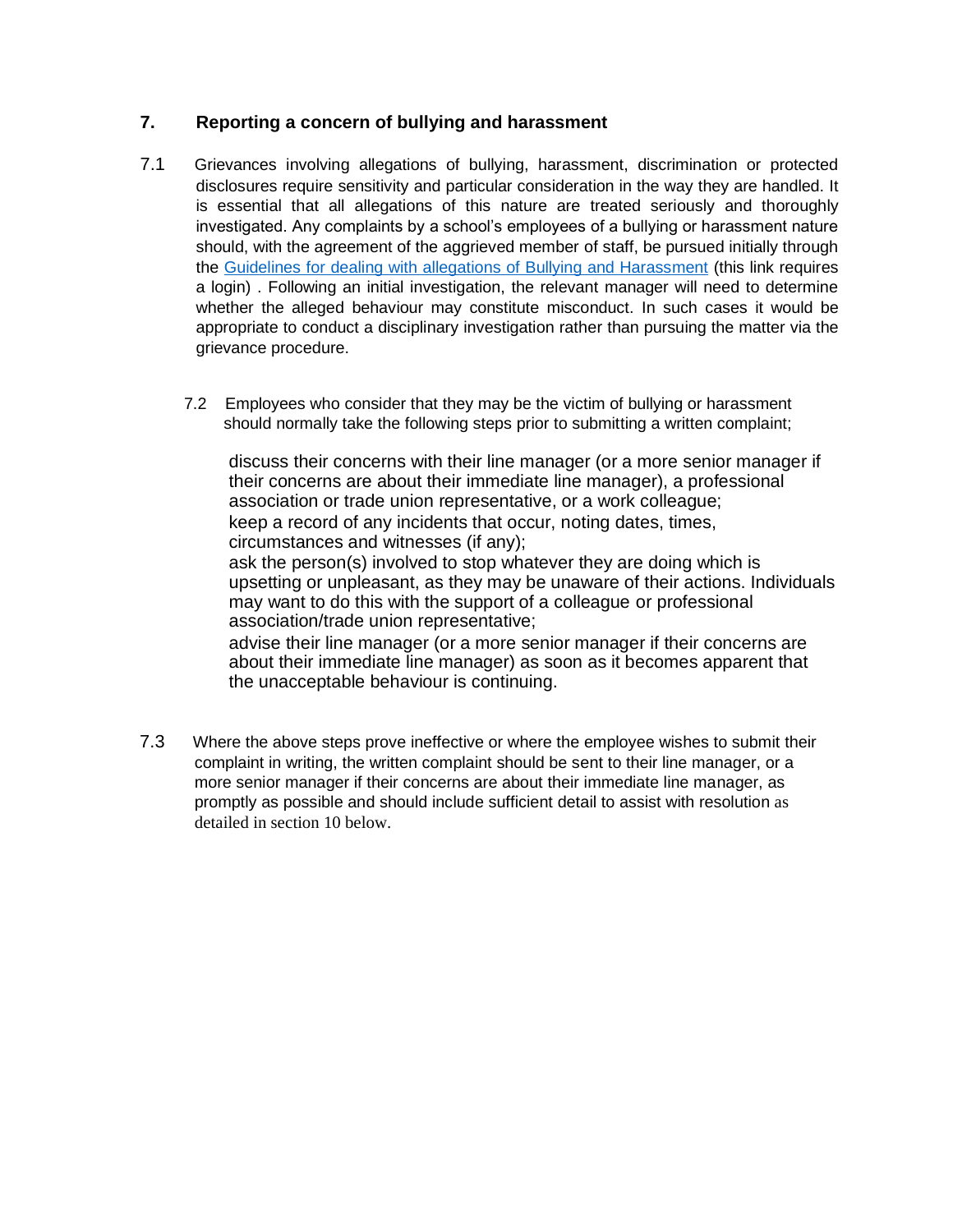#### **8. Investigations**

- 8.1 When an employee raises a grievance, either under the Informal Step or formally under Stage 1 of this procedure, the relevant manager may consider that further investigation is required. It is for the relevant manager to determine how such investigations should be conducted. Where necessary, an investigating officer (IO) can be assigned to undertake the investigation or the relevant manager may conduct the investigation themselves. In exceptional circumstances, it may be deemed appropriate to use an external IO (e.g. an officer from the Local Authority). Normally this would be approved by the Chair of Governors or Chair of the Personnel or Finance (or equivalent) committee.
- 8.2 For example, it may require the relevant manager or IO to:

gather any further information they feel is relevant in as confidential a manner as possible;

request written responses from any other party they consider appropriate; meet with the other relevant parties to discuss the grievance and obtain relevant information;

produce an investigation report to capture the key issues and findings arising from the investigation and suggested resolution where appropriate;

- to be impartial and unconnected with the grievance.
- 8.3 Investigations should be undertaken in a timely manner and should avoid unnecessary delay. A reasonable timescale would normally be not more than 15 working days except in respect of exceptional or complex cases. Where a grievance procedure is started near the end of a school term or before a holiday period, timescales should also be reviewed as this may prolong any investigation. The employee should be advised of the likely timescale for the completion of the investigation.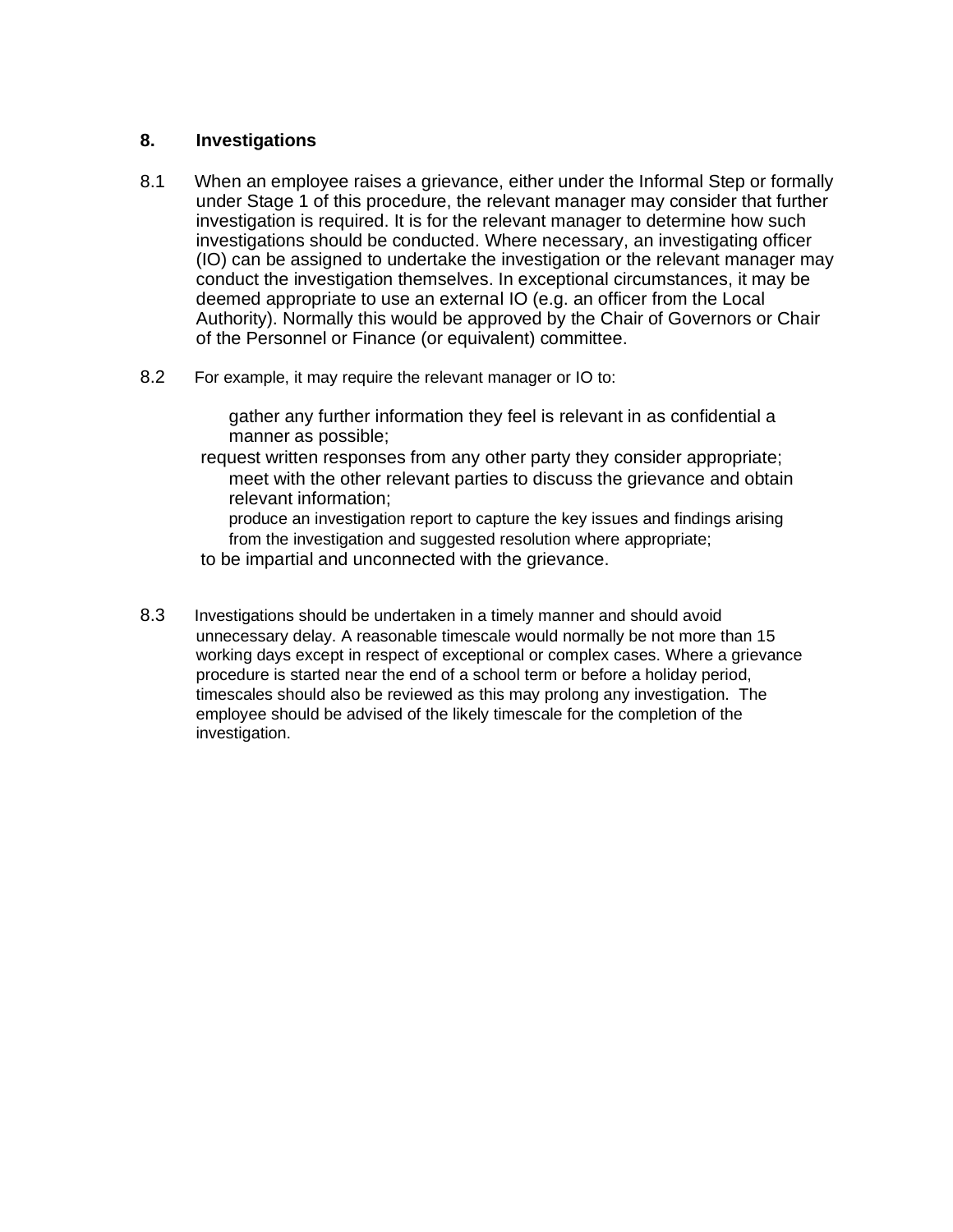# **9. Informal Step**

- 9.1 An employee with a grievance should normally first raise the issue(s) informally with their line manager. This can be submitted verbally, via email or in writing. The employee should make it clear in any correspondence that the grievance is being raised at an informal level. Line managers are expected to deal with all informal grievances raised, taking into consideration the exceptions listed within section 6 of this procedure. If the grievance relates directly to the employee's line manager, the employee should raise the issue informally with their second line manager (the line manager's manager). If a number of employees are raising similar concerns, the Collective Grievance Procedure contained in Appendix 1 of this document should be followed.
- 9.2 The employee has no statutory right to be accompanied at the informal meeting. However, the employee may seek advice from their professional association or trade union representative.
- 9.3 The relevant manager should arrange to meet with the employee as soon as practicable after the complaint is raised but normally within **5 working days**. At this meeting the nature of the grievance should be discussed and any other relevant information that may allow the grievance to be resolved at this informal stage. The manager may need to undertake further investigation in order to resolve the grievance at this informal stage.
- 9.4 All parties are expected to make use of the informal stage of this procedure. However, in exceptional circumstances an employee is entitled to lodge a formal grievance without utilising the informal stage.
- 9.5 Outcome of informal step
- 9.5.1 The outcome of the informal meeting should be shared verbally with the employee concerned. This should include details of the next stage of the procedure if the employee feels that the informal stage has not satisfactorily resolved their grievance.
- 9.5.2 Possible outcomes at the informal stage may include, but are not limited to, conciliation, informal discussion with all parties, identified training or supervisory needs. The manager should keep a written record of the discussions and outcome at the informal stage.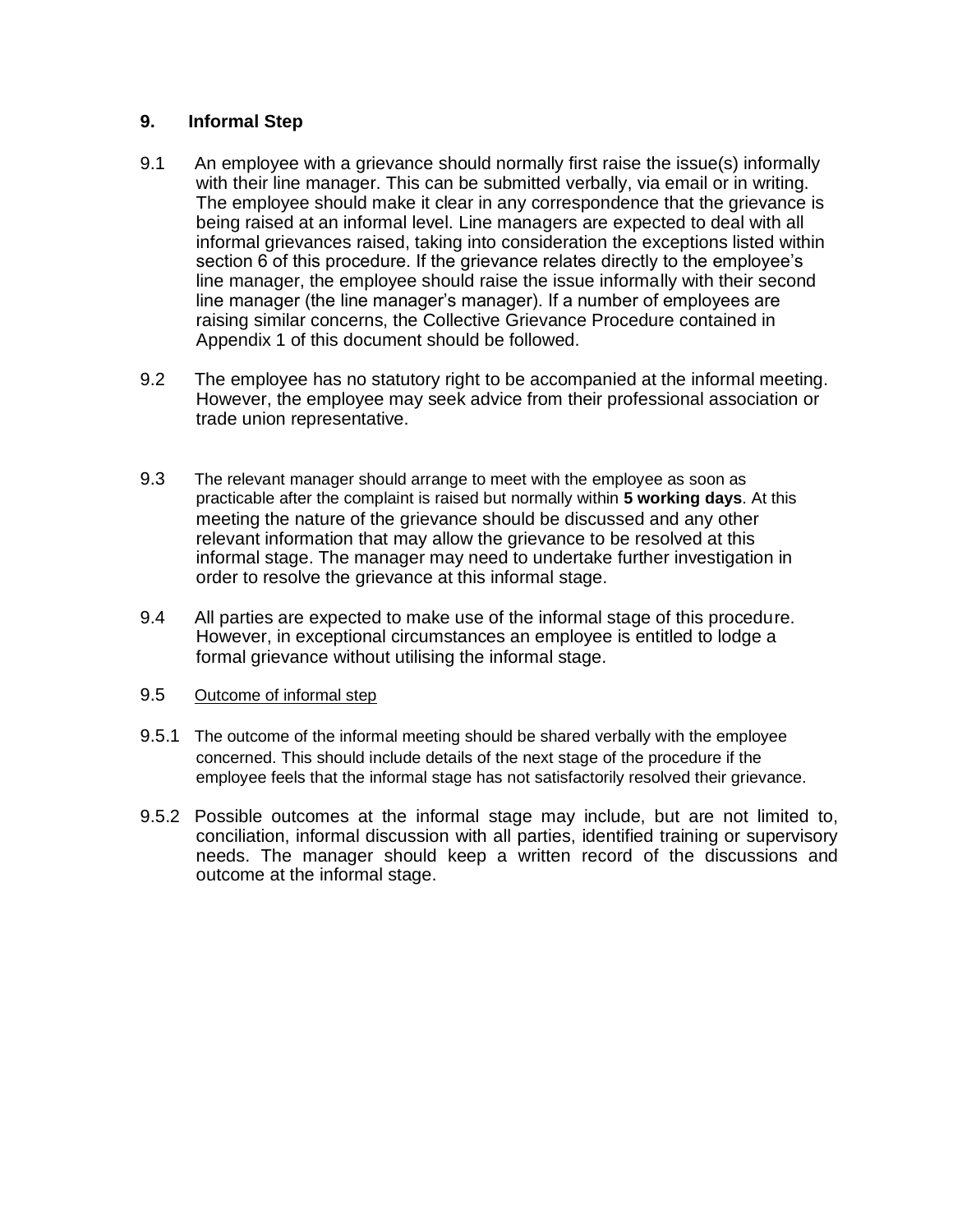#### **10. Lodging a formal grievance**

- 10.1 Employees are encouraged wherever possible to discuss issues with their line manager at the earliest possibility. It is envisaged that most grievances can be dealt with outside of a formal procedure or by using the informal step of this procedure and can be resolved through informal discussion and conciliation without the need to invoke the formal stages.
- 10.2 Where informal processes do not resolve the problem and/or where the informal step within this grievance procedure has been exhausted or the employee is unwilling to resolve the matter informally, a formal grievance should be submitted in writing, normally within **5 working days** of the relevant event or outcome of the informal stage. The letter should include as much detail as possible to assist with resolution of the grievance including:

the facts of the complaint (reason(s), dates, who is involved); how the issue(s) have arisen;

- what resolution(s) the employee is seeking; how the employee thinks a resolution can best be achieved; any other relevant information.
- NB. Avoid language which may be considered insulting or abusive.
- 10.3 If a number of staff are raising a grievance, the Collective Grievance Procedure contained in Appendix 1 of this document should be followed.
- 10.4 If the grievance being raised is related to the employee's line manager, the written grievance should be addressed to the manager's manager (the employee's second line manager).
- 10.5 It is important to note that an employee who raises a grievance has a responsibility, with the line manager (or other relevant manager) for resolving the issue(s) in the most effective way, including cooperation with all stages of the procedure, availability for meetings in line with the procedural guidelines and clear communication in relation to the issues and outcomes that they are seeking.
- 10.6 Where the grievance is against the Headteacher, the employee should approach the Headteacher initially, but if this is not appropriate, they should approach the Chair of Governors.
- 10.7 Where the Headteacher is the aggrieved employee, they should raise their grievance with the Chair of Governors, or if the grievance is against the Chair of Governors, it should be addressed to the Clerk to Governors who will consult the Vice Chair in order to identify who will manage the grievance. The governor managing the grievance should then seek support from Education Personnel Services and notify Governor Services and the Area Director. Where the Headteacher is not satisfied with an employee's conduct, this would be addressed through the disciplinary procedure, not as a grievance.
- 10.8 The term 'Headteacher' is used in this procedure, but where the Headteacher's involvement is not appropriate, this role will be conducted by the Chair of Governors with the involvement of the Area Director or EPS as necessary.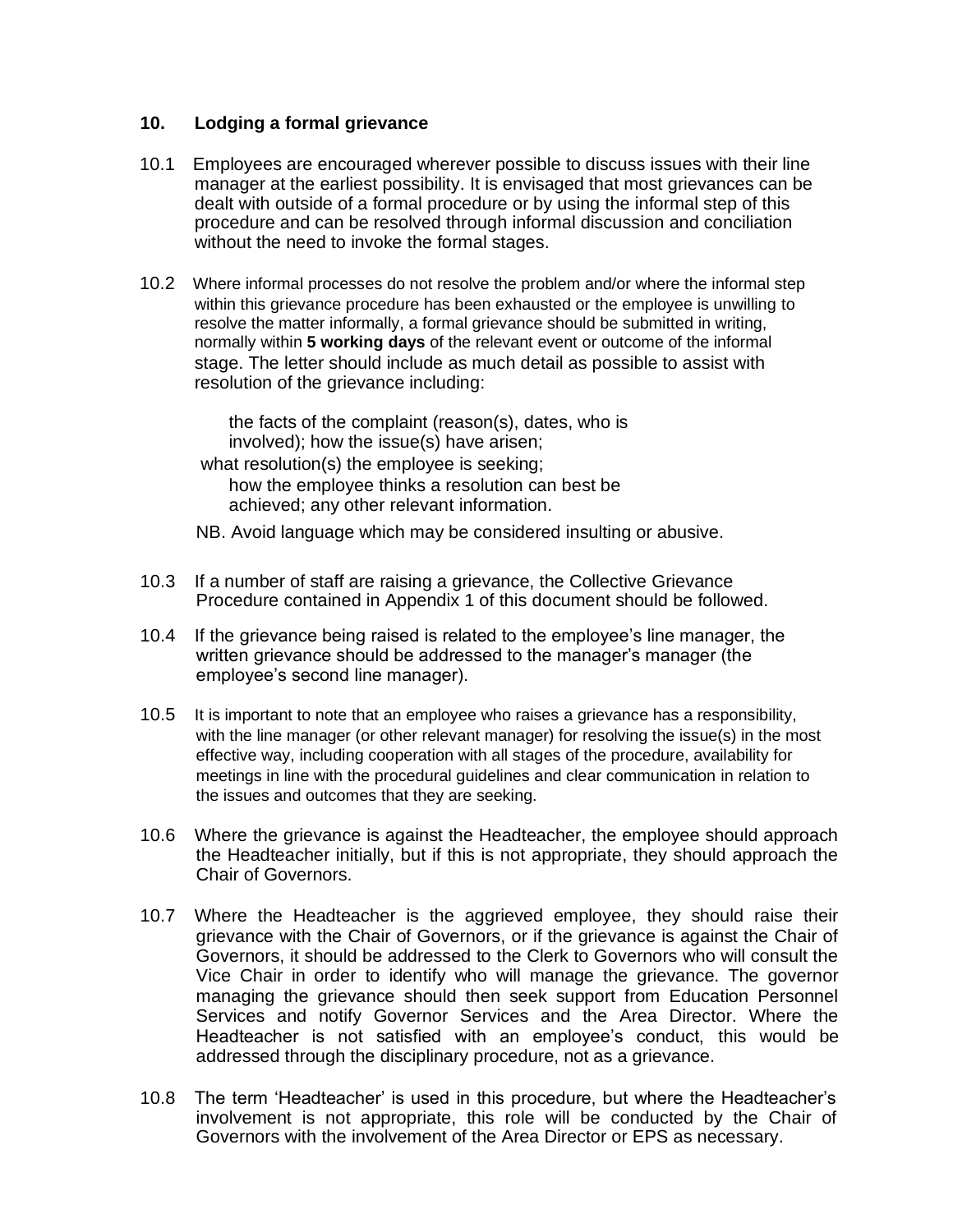# **11. Formal Procedure stages**

11.1 There are 2 key stages within the formal grievance procedure:

Stage 1 Formal grievance Stage 2 Appeal

- 11.2 The employee has the right, upon reasonable request, to be accompanied at a formal meeting by a Trade Union representative, or a work colleague.
- 11.3 If the employee, or their representative, is unable, for good reason, to attend a formal meeting under this procedure, an alternative date will be re-arranged, once only, normally within five working days. If the employee fails to attend without notice, consideration can be given to proceeding and making a decision in their absence.
- 11.4 Any necessary investigation process will need to be concluded prior to the Stage 1 outcome meeting being held (see section 8).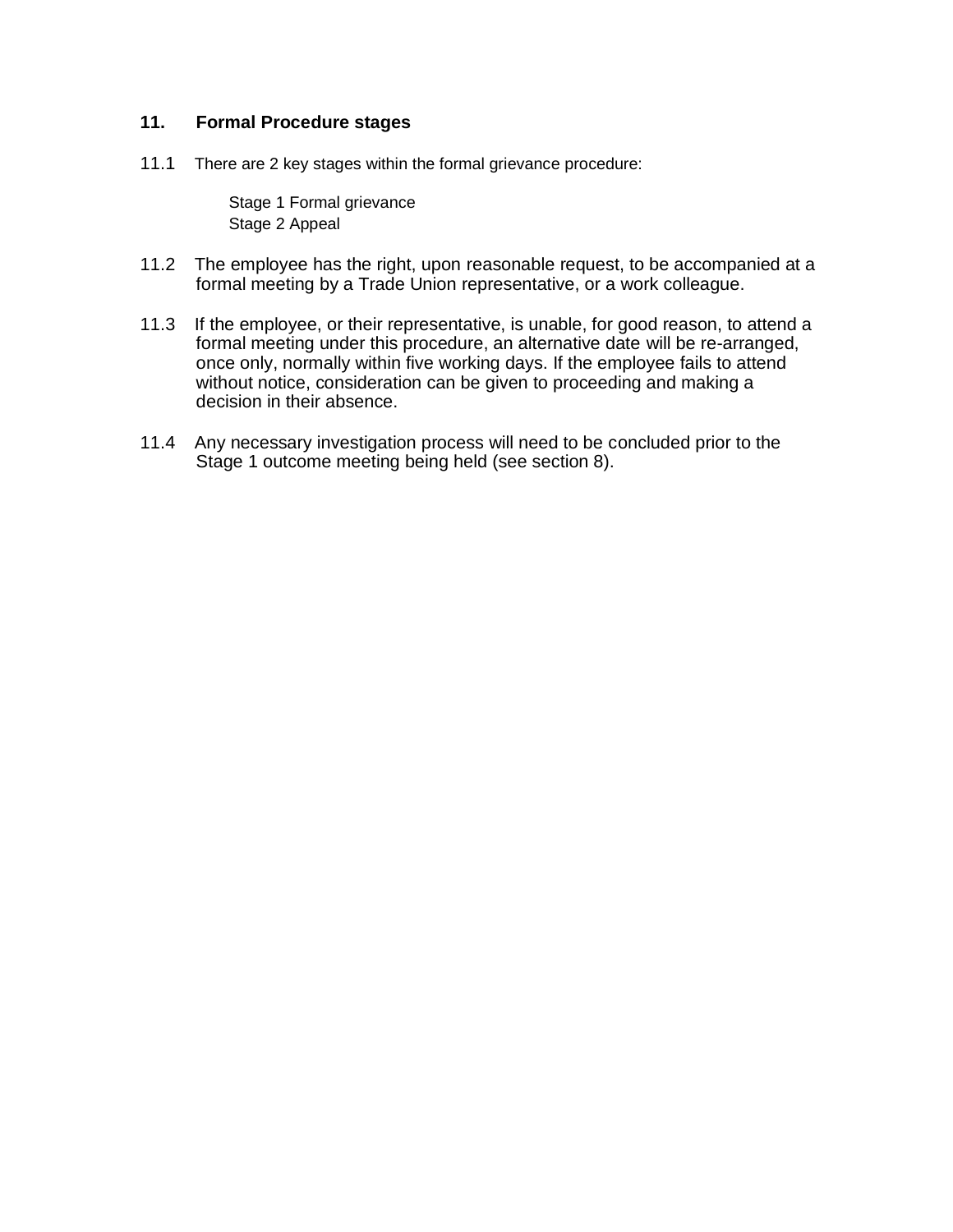# **12. Stage 1Formal Grievance**

#### 12.1 Stage 1 Initial Meeting

- 12.1.1 **If the individual has lodged a formal grievance without using the informal stage of this procedure, an initial meeting will normally take place prior to the Stage 1 outcome meeting between the relevant manager and the employee, to establish the facts of the case, to determine how the grievance will be investigated and to provide timescales for the investigation prior to the Stage 1 outcome meeting being scheduled.** The relevant manager may use the initial meeting to gather information and evidence, rather than holding a separate investigation meeting with the employee. The individual dealing with the formal grievance will normally be a different manager (or governor) to the individual who dealt with the informal stage.
- 12.1.2 The manager must set out in a letter to the employee, the details of the initial meeting. The invitation letter should include the following detail:

inform the employee of the stage of the procedure being followed; provide the employee with a minimum of **5 working days'** notice of the meeting; inform the employee of who will be attending the meeting;

inform the employee of the right to be accompanied at the meeting; inform the employee of the requirement to confirm before the meeting whether they intend to be accompanied at the meeting, and if so, by whom; inform the employee that, if they wish to refer to any written information at the meeting that has not previously been provided, this should be submitted to arrive **3 working days** before the meeting;

explain that if the employee needs special support or assistance during the meeting, for example – a signer, an induction loop system, etc, they should notify the manager in advance of the meeting;

include details of the school's counselling provider where available; enclose a copy of this procedure (where this has not already been provided to the employee).

12.13 If the employee initially raised the grievance under the Informal Step prior to raising the grievance formally, the relevant manager, in conjunction with the aggrieved employee, will need to determine whether it is appropriate to hold an initial meeting under Stage 1 or whether there is enough information to proceed with any necessary investigation (see Section 8).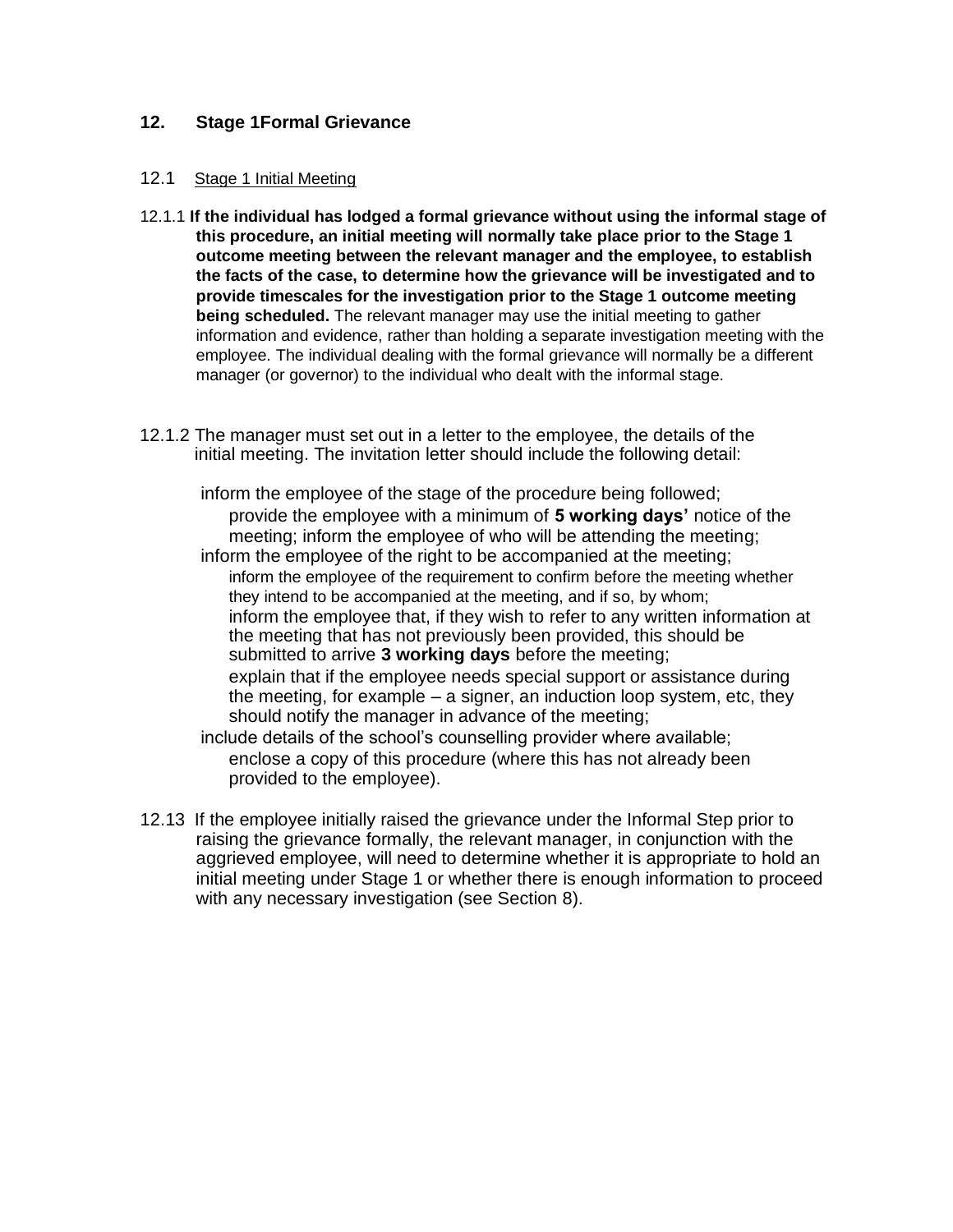12.1.4 The format for the Stage 1 initial meeting will normally be as follows:

the relevant manager will introduce all parties and explain the format for the meeting;

the employee will be given the opportunity to summarise their grievance; the employee will be given the opportunity to tell the manager how they feel it could be resolved;

the relevant manager will ask any questions they need to in order to further explore the grievance or events surrounding the issue; summary notes should be taken by those present throughout the meeting to capture an accurate summary of salient points. These points should be recorded in such a way as to be useful within any subsequent meetings and the summary notes should be provided to the employee who has raised the grievance. Note takers can be arranged where necessary for highly complex grievance cases;

next steps and timescales will be confirmed including any necessary investigation.

- 12.1.5 Following the Stage 1 initial meeting, the relevant manager should write to the employee, normally within 5 working days. The letter should include a summary of the grievance, any potential resolutions identified, next steps and timescales including any necessary investigation, as well as a copy of the notes taken at the initial meeting.
- 12.2 Stage 1 Outcome Meeting
- 12.2.1 Once the Stage 1 initial meeting has been held (or where the elevant manager and the aggrieved employee have agreed that no initial meeting was needed), and any necessary investigation has taken place, the relevant manager should write to the employee to arrange the Stage 1 outcome meeting, normally within **5 working days** of completion of the investigation, unless otherwise mutually agreed by both parties.
- 12.2.2 The manager must set out in a letter to the employee, the details of the outcome meeting. The invitation letter should include the following detail:

inform the employee of the stage of the procedure being followed;

provide the employee with a minimum of **5 working days'** notice of the meeting; inform the employee of who will be attending the meeting;

inform the employee of the right to be accompanied at the meeting; inform the employee of the requirement to confirm before the meeting whether they intend to be accompanied at the meeting, and if so, by whom; inform the employee that, if they wish to refer to any written information at the meeting that has not previously been provided, this should be submitted to arrive **3 working days** before the meeting;

explain that if the employee needs special support or assistance during the meeting, for example – a signer, an induction loop system, etc, they should notify the manager in advance of the meeting;

include details of the school's counselling provider where available; enclose a copy of this procedure.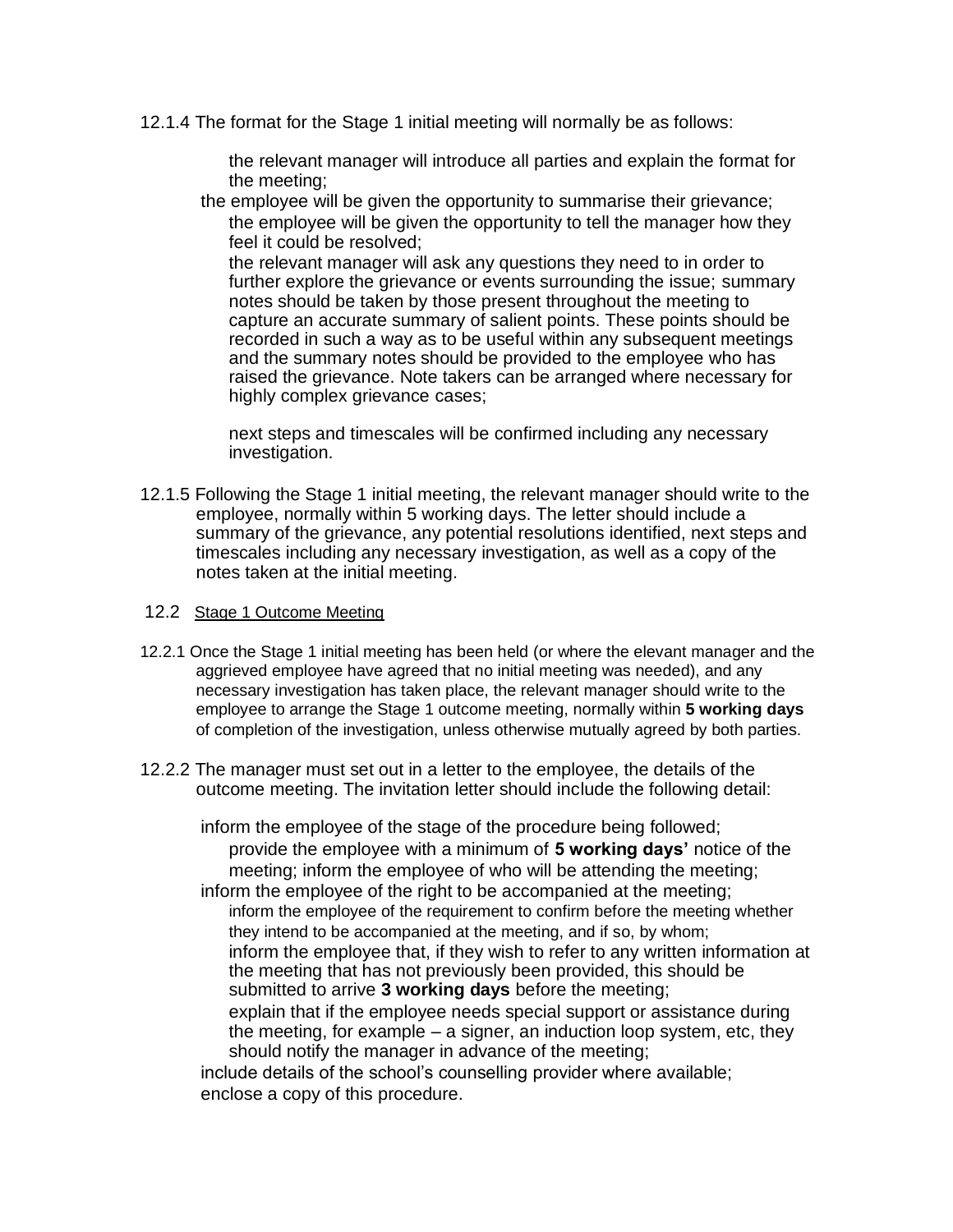12.2.3 The format for the Stage 1 outcome meeting will normally be as follows:

the relevant manager will introduce all parties and explain the format for the meeting;

the manager will summarise the grievance and the process followed so far including any possible resolutions;

the relevant manager will ask any questions they need to in order to further explore the grievance or events surrounding the issue; any relevant information or report from any investigation carried out will be shared with the employee, reviewed and discussed, including any relevant witness accounts;

summary notes should be taken by those present throughout the meeting to capture an accurate summary of salient points. These points should be recorded in such a way as to be useful within any subsequent meetings and the summary notes should be provided to the employee who has raised the grievance. Note takers can be arranged where necessary for highly complex grievance cases.

- 12.2.4 The outcome of Stage 1 should be shared with the employee concerned, ideally face to face at the outcome meeting in the first instance. The outcome should normally be confirmed to the employee in writing within 5 working days. If it is necessary to vary this timescale, the employee should be notified at the conclusion of the meeting. The letter should include details of the next stage of the procedure if the employee feels that the formal stage has not satisfactorily resolved their grievance. In the event of non resolution at formal stage 1, the employee has the option to invoke a stage 2 appeal. The employee subject to the grievance will be notified in writing of the outcome of Stage 1, normally within 5 working days.
- 12.2.5 Possible outcomes at the formal stage may include, but are not limited to, conciliation, informal discussion with all parties, identified training or supervisory needs. The manager will keep a written record of the discussions and outcome at the formal stage and place a copy on the employee's personal file.
- 12.2.6 If an outcome from Stage 1 is a recommendation that other means of resolving the issue should be explored e.g. conciliation, a clear and reasonable timescale should be agreed and defined for this to take place. At the end of the agreed timescale the employee should receive a letter to confirm the agreed actions have taken place, and to provide them with the opportunity to submit a Stage 2 Appeal if they are not satisfied that their grievance has been resolved. Further guidance should be sought from Education Personnel Services in such cases.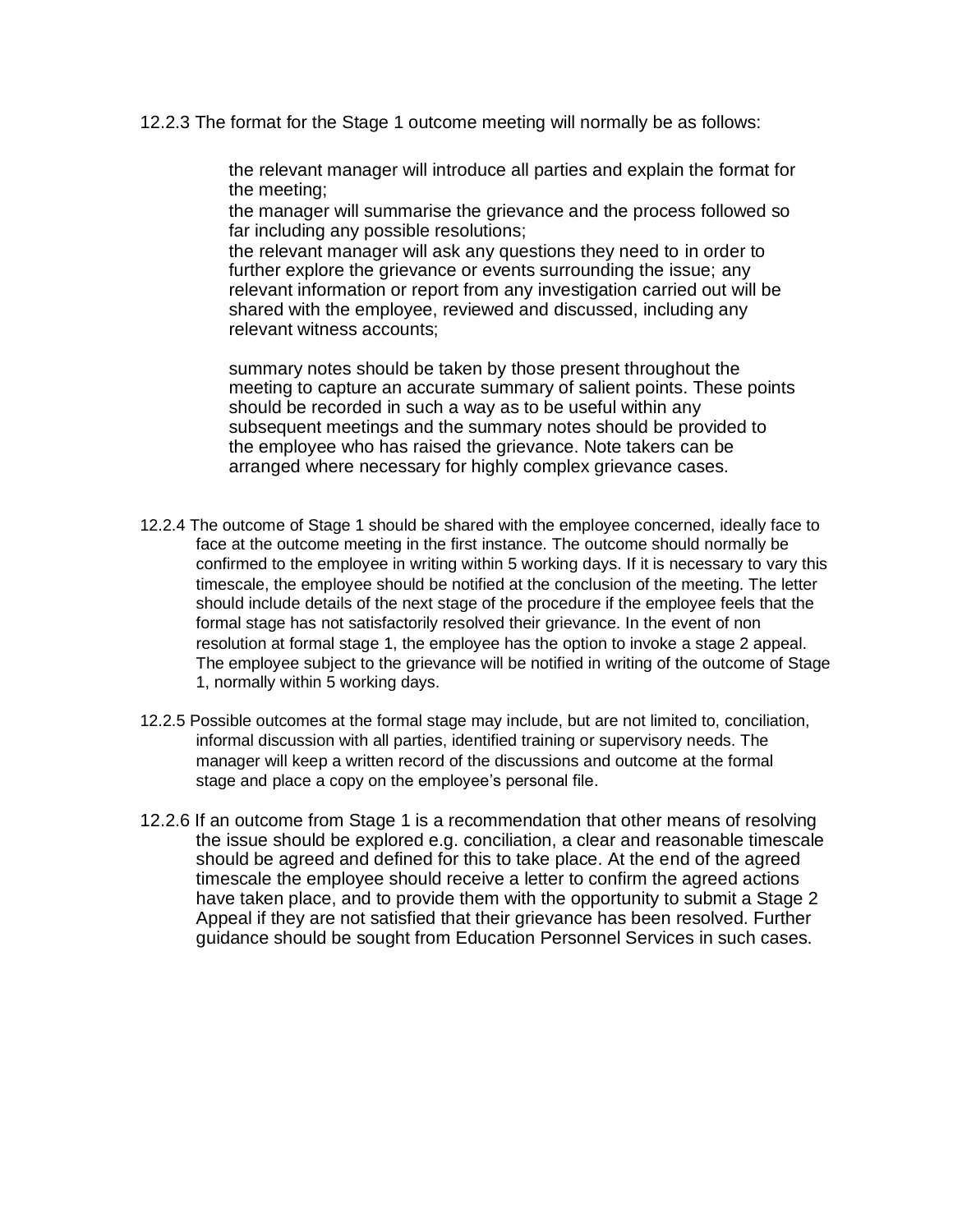# **13. Stage 2 – Appeal**

- 13.1 If, following the outcome of Stage 1, the employee's grievance is not resolved, an employee may appeal using Stage 2 of this procedure. The appeal should be submitted within 5 working days of receipt of the outcome letter of the Stage 1 outcome meeting, and should be sent to the Clerk of the Governing Body. The employee must state in full the reasons for their appeal.
- 13.2 At appeal stage the panel of governors should have had no previous significant involvement in the case.
- 13.3 The purpose of an appeal is to enable an impartial review to be carried out as to the 'reasonableness' of the outcome of the grievance at Stage 1. The appeal should not normally become a re-hearing but should focus on the specific points of appeal, reviewing the process followed, and the reasonableness of the decision that was taken.
- 13.4 At this stage it is important for the governors hearing the grievance to continue to focus on remedies and solutions. There may be instances in which the governors hearing the grievance consider it appropriate to uphold or reject the grievance and this should apply on a case by case basis. It would be acceptable to advise on whether the previously suggested solutions were appropriate or whether there are further actions that could help to resolve the original issue.
- 13.5 If the employee lodges an appeal in line with the procedure, they shall be invited to an appeal hearing and given at least **5 working days** notice of the meeting date. The letter inviting the employee to the appeal meeting must include the detail provided in relation to the invitation letter set out in section 12 of this procedure.
- 13.6 The date of the appeal meeting shall normally be within **2 weeks** of the date of receipt of the appeal against the decision at Stage 1.
- 13.7 Both parties will provide papers relating to the appeal to arrive at least **3 working days**  in advance of the meeting to allow time for the information to be considered. Copies of all relevant correspondence relating to the grievance will be circulated to both parties and to the managers hearing the appeal in advance of the hearing.

#### 13.8 Conduct of Appeal Meeting

- 13.8.1 The appeal panel will consider the information presented by all parties. The format for the appeal meeting is detailed in Appendix 2 of this procedure "Procedure for a Governors' Appeal Committee Hearing – Grievance".
- 13.8.2 The employee will be notified of the decision wherever possible at the end of the meeting.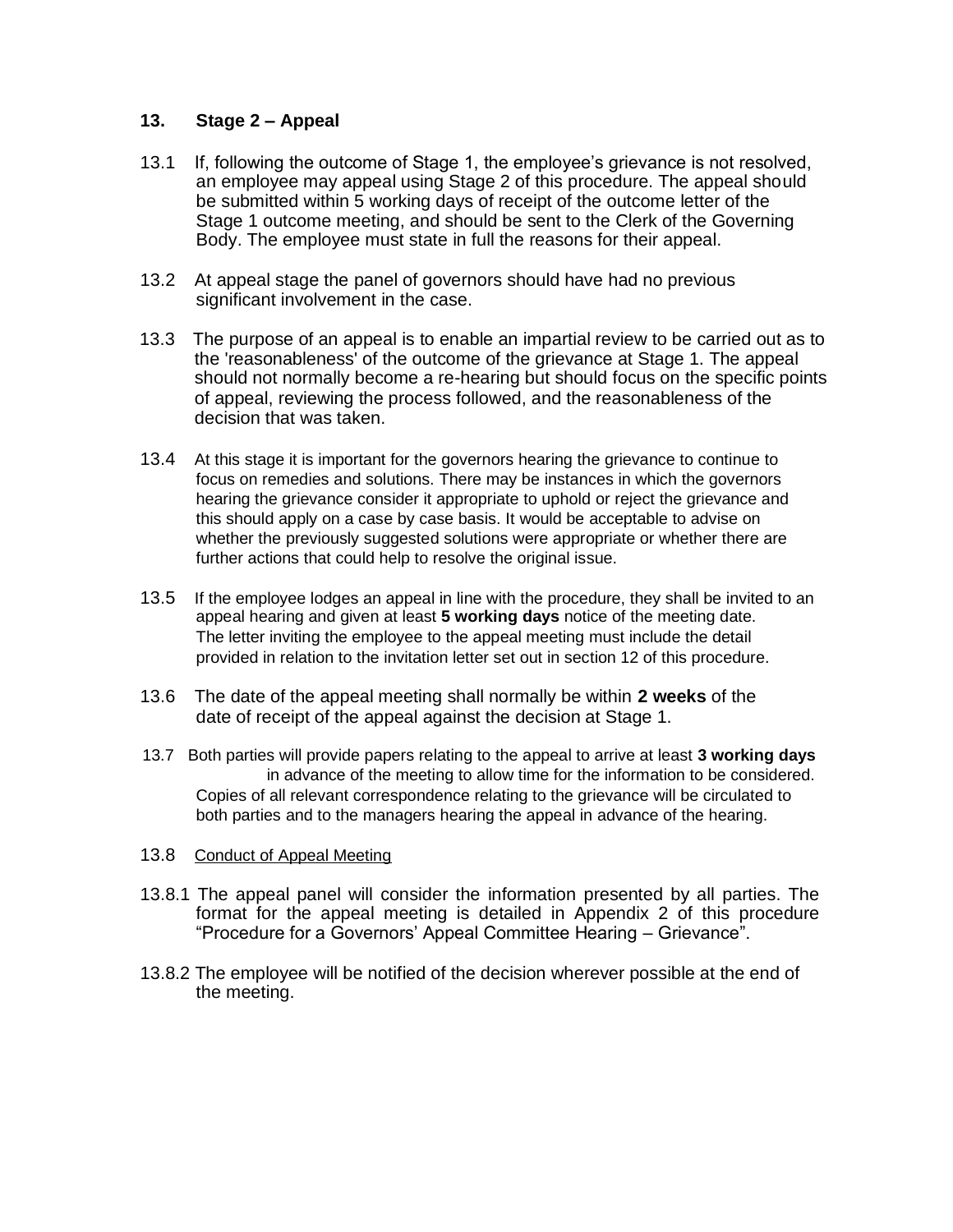#### 13.9 Outcome of Stage 2 Appeal

- 13.9.1 The employee will be informed of the outcome and any suggested resolution of the appeal, ideally face to face if possible. The outcome should normally be confirmed to the employee in writing within **5 working days of the hearing**. If it is necessary to vary this timescale the employee should be notified at the conclusion of the hearing. The employee subject to the grievance will be notified in writing of the outcome of Stage 2, normally within 5 working days of the hearing.
- 13.9.2 The Stage 2 appeal represents the final stage of the internal grievance procedure.

#### **14. Recurrent Grievances**

14.1 If an issue has already been fully and properly addressed through the grievance procedure, and any agreed resolutions have been actioned, it is not open to the employee to restart the procedure in respect of the same issue. However, care must be taken to ensure that new issues that have emerged since the original procedure was initiated are properly addressed. The Headteacher/Senior Manager and the governing body appeals committee are entitled, in appropriate circumstances, to reach a decision that they will not hear a grievance which has already been properly addressed.

#### **15. Unacceptable Conduct**

15.1 Given that grievances often affect the feelings and emotions of an individual, the employees involved may display an element of frustration or unhappiness. However, if at any stage of this process the dissatisfaction of any employee involved in the grievance manifests itself in unacceptable conduct, appropriate action may be taken under the disciplinary procedure.

## **16. Support**

16.1 Many schools can access Hampshire County Council's Employee Assistance Programme which offers counselling and support services. More information can be found at https://extra.hants.gov.uk/employee/policy-guidance/occupationalhealth/employee-support, or via telephone on 0800 030 5182.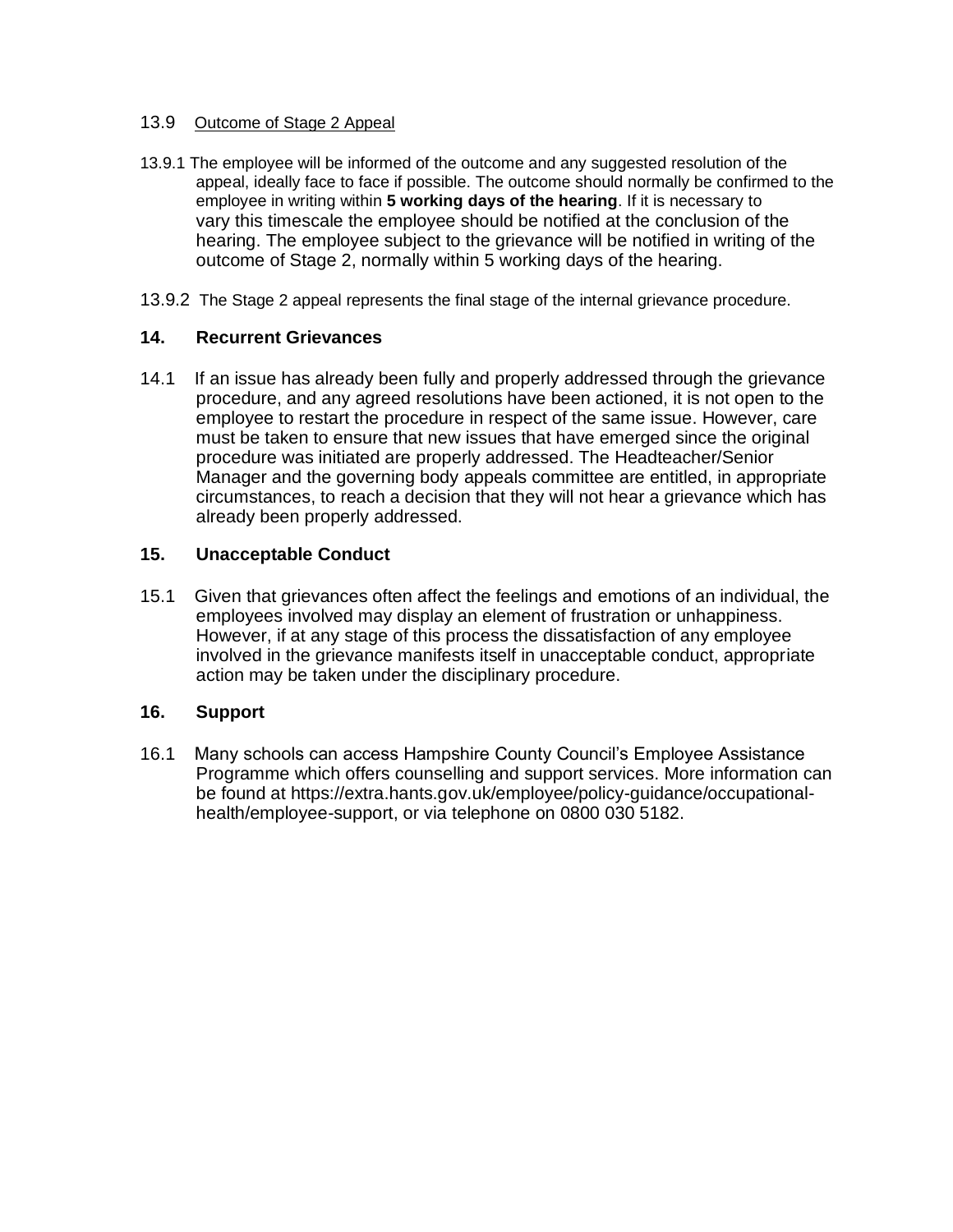# **Appendix 1 - Collective Grievance Procedure (excluding formal disputes).**

In order to progress the handling of a collective grievance, which is a grievance submitted by a group of employees, individual(s) will be identified by the employees, from the group of employees who have raised the grievance, to act as a spokesperson at any formal meeting held. A representative of a recognised professional association/trade union may raise a grievance on behalf of two or more members.

The collective grievance procedure will mirror that of an individual grievance as follows;

- **Informal Stage informal grievance raised with line manager**
- **Stage 1 Formal Grievance** formal grievance raised with line manager or second line manager
- **Stage 2 Appeal appeal raised with governor appeals committee**

The employee(s) have the right to be accompanied at all formal stages of the grievance procedure. Where the spokespeople are members of different professional associations or trade unions, it may be appropriate to allow more than one representative to accompany these individuals at the formal stages of the procedure.

Those arranging the hearing of the grievance will ensure that the nominated spokesperson(s) are accepted by the larger aggrieved group and that the group has access to any information concerning formal meetings, as well as the outcomes.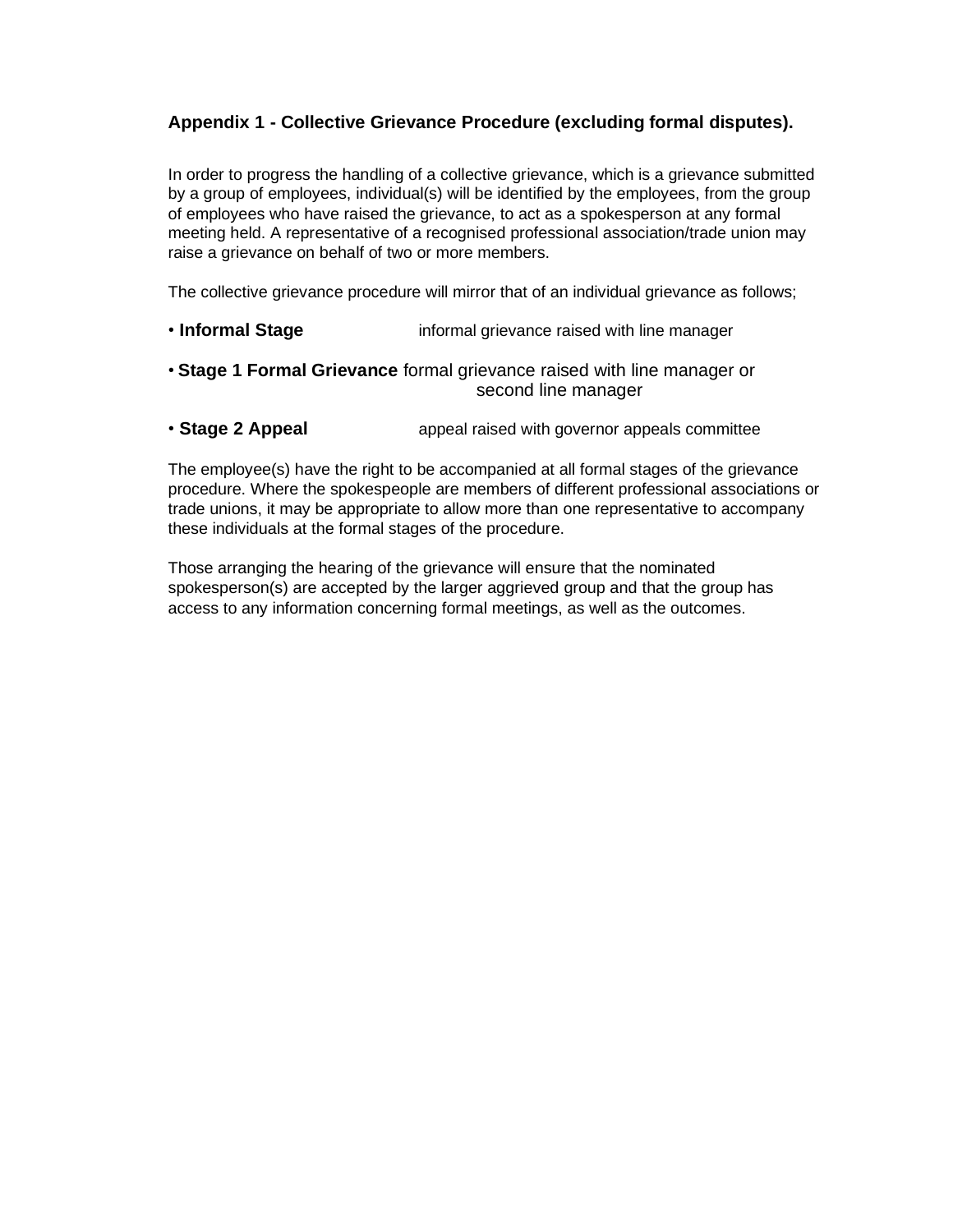# **Appendix 2 Procedure for a Governors' Appeal Committee Hearing – Grievance**

The following procedure will apply to a meeting of the Governing Body Appeals Committee hearing an employee's formal grievance. Any variation to this procedure will be agreed by the parties to the hearing, including the employee/their representative. This procedure should be read in conjunction with the Terms of Reference – Governors' Appeal Committee http://documents.hants.gov.uk/mopp/terms-of-reference-governorsappeal-committee-appeal.doc

This procedure applies to all Hampshire maintained schools and commended to all non-HCC maintained schools. The procedure is also commended to academy Schools for their use, although membership of the committee may differ from maintained schools, depending on the delegation arrangements within the Academy.

In any setting, a Governors' Appeal Committee, where they have a full SLA with EPS, is entitled to have an Adviser from Education Personnel Services to support the Governors in ensuring a fair, appropriate and legally compliant process.

As a matter of good practice, and in order to ensure that natural justice is observed, prior to hearings the two parties, together with their respective representatives/witnesses, should wait in separate rooms to be summoned by the clerk or the adviser to the committee. At the commencement of the hearing, the clerk or the adviser will summon the parties and their representatives to the hearing. Witnesses will be required to wait in their respective waiting rooms until called to give evidence.

A grievance may be against an action or decision by a colleague, a manager within the school, a governor or the Headteacher. Where the grievance is against an individual other than the Headteacher, the individual supported by his/her representative, will give the formal responses to the grievance under this procedure. In this situation, the Headteacher or relevant manager would normally be called to attend the hearing as a witness by the Governors' Appeal Committee where the Headteacher/relevant manager heard the original grievance at Stage 1 of the formal procedure and/or conducted the original investigation. Where the grievance is against the Headteacher, the Headteacher supported by their representative, will give the formal responses to the grievance under this procedure. In other cases where the Headteacher is not the subject of the grievance or been previously involved, the Headteacher may be invited to attend the hearing but will not play an active role in the proceedings, or may be involved in facilitating an agreed resolution of the grievance.

Where an investigation has been undertaken, the Investigating Officer (IO) will be expected to provide a written copy of their report to the hearing, and may additionally be called as a witness. The panel may also decide in some cases that the IO should be present throughout the hearing (e.g. if the grounds of appeal are about the investigation process).

**At any stage prior to or during the hearing, the adviser to the committee and/or the Chair of the committee may meet separately or jointly with the parties to explore the potential for mutual resolution of the grievance.**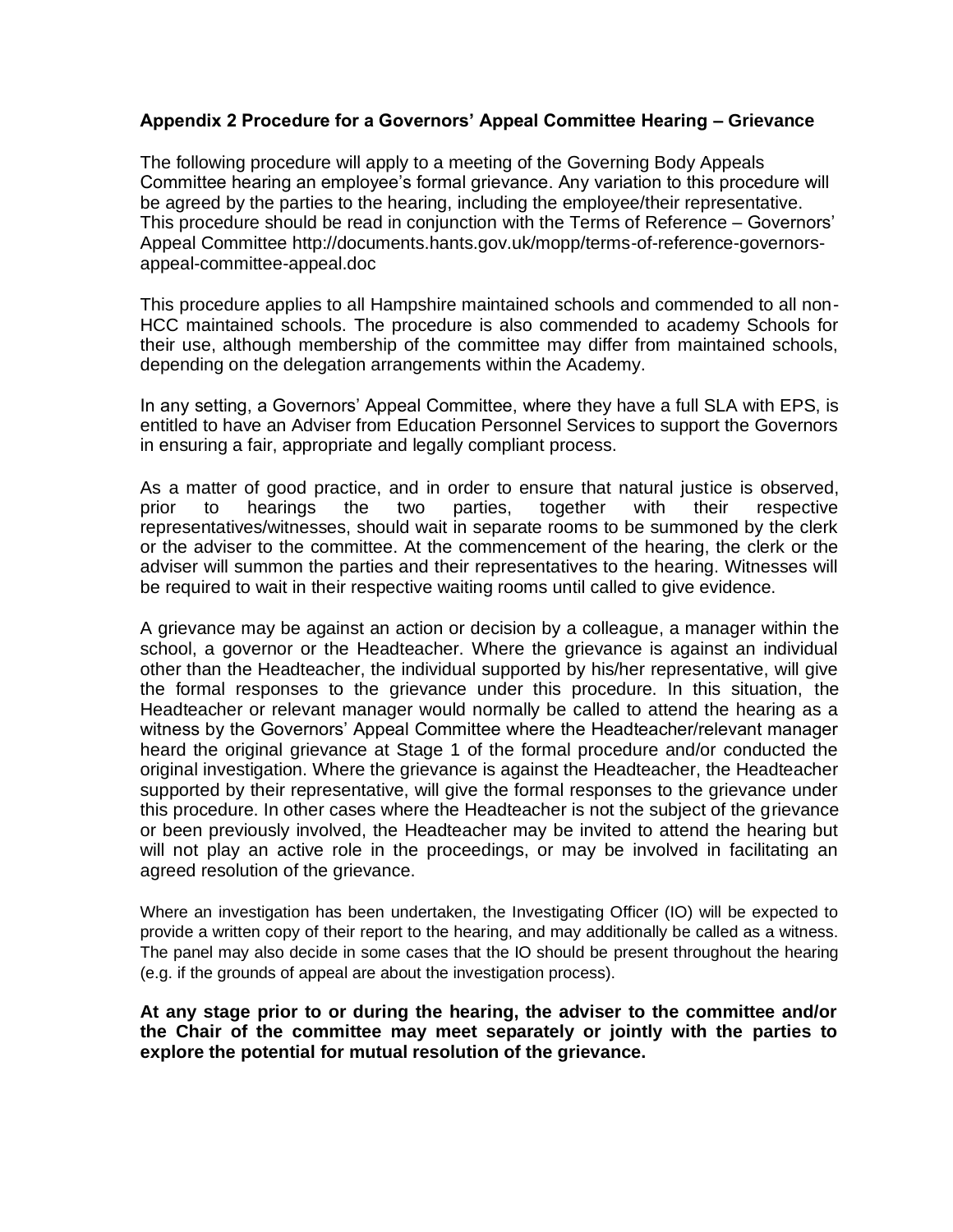# **During a hearing**

The employee raising the grievance and their representative, the employee subject to the grievance and their representative, the committee members, the committee adviser and the clerk to the committee will assemble together.

- 1a. The employee or his/her representative will be asked to state the grounds of appeal by setting out the ways in which he or she believes that the conclusions reached at Stage 1 were flawed. The employee and/or the employee's representative will explain the details of their appeal and may call any relevant witnesses. A reasonable request for witnesses would not normally be refused.
- 1b. The employee subject to the original grievance or the employee's representative may question the employee who has raised the appeal and any relevant witnesses about the detail of the case.
- 1c. The Committee members may question the employee/representative who has raised the appeal and their witnesses.
- 1d. Following questioning under 1b and c, the employee/representative/witnesses presented by the employee raising the appeal may be re-examined on the matters covered during that questioning.
- 2a. The employee subject to the original grievance and/or their representative may respond to the points of appeal, explain the employee's views on the case and may call any relevant witnesses.
- 2b. The employee who has raised the appeal and/or their representative may question the employee subject to the grievance and any witnesses about the detail of the points of appeal.
- 2c. The Committee members may question the employee/representative subject to the original grievance and any of their witnesses.
- 2d. Following questioning under 2b and c, the employee/representative/witnesses presented by the employee subject to the original grievance may be re-examined on matters covered during that questioning.
- 3. The committee members may also question the employee raising the appeal/their representative, the employee subject to the original grievance/their representative and any witnesses about the detail of the case at any stage of the process.
- 4. The employee raising the appeal and/or their representative will be invited to sum up his/her case.
- 5. The employee subject to the original grievance or his/her representative will be invited to sum up their case.